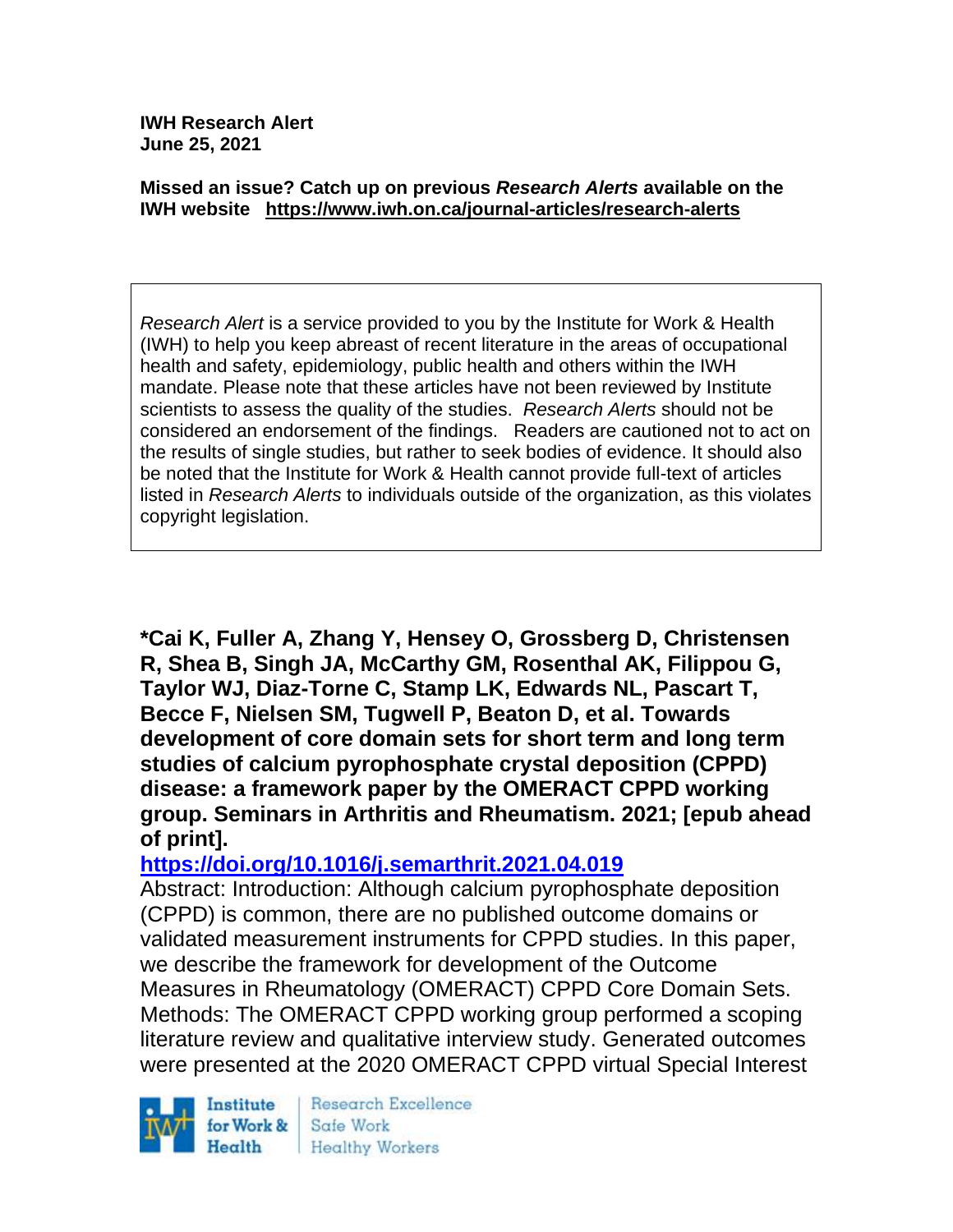Group (SIG) meeting with discussion focused on whether different core domain sets should be developed for different calcium pyrophosphate deposition (CPPD) clinical presentations and how the future CPPD Core Domain Set may overlap with already established osteoarthritis (OA) domains. These discussions informed development of a future work plan for development of the OMERACT CPPD Core Domain Sets. Findings: Domains identified from a scoping review of 112 studies and a qualitative interview study of 36 people (28 patients with CPPD, 7 health care professionals, one stakeholder) were mapped to core areas of OMERACT Filter 2.1. The majority of SIG participants agreed there was need to develop separate core domain sets for "short term" and "long term" studies of CPPD. Although CPPD + OA is common and core domain sets for OA have been established, participants agreed that existing OA core domain sets should not influence the development of OMERACT core domain sets for CPPD. Prioritization exercises (using Delphi methodology) will consider 40 potential domains for short term studies of CPPD and 47 potential domains for long term studies of CPPD. Conclusion: Separate OMERACT CPPD Core Domain Sets will be developed for "short term" studies for an individual flare of acute CPP crystal arthritis and for "long term" studies that may include participants with any clinical presentation of CPPD (acute CPP crystal arthritis, chronic CPP crystal inflammatory arthritis, and/or CPPD + OA).

**Al-Bayati AJ, Bilal GA, Esmaeili B, Karakhan A, and York D. Evaluating OSHA's fatality and catastrophe investigation summaries: arc flash focus. Safety Science. 2021; 140:105287. <https://doi.org/10.1016/j.ssci.2021.105287>** 

**Arca M, Donmezdil S, and Durmaz ED. The effect of the COVID-19 Pandemic on anxiety, depression, and musculoskeletal system complaints in healthcare workers. Work. 2021; 69(1):47- 54.** 

# **<https://doi.org/10.3233/WOR-205014>**

Abstract: Background: COVID-19 increased psychological and physical complaints, including anxiety, depression, and pain. Objective: We aimed to examine anxiety, depression, and musculoskeletal complaints that may occur in healthcare workers

Institute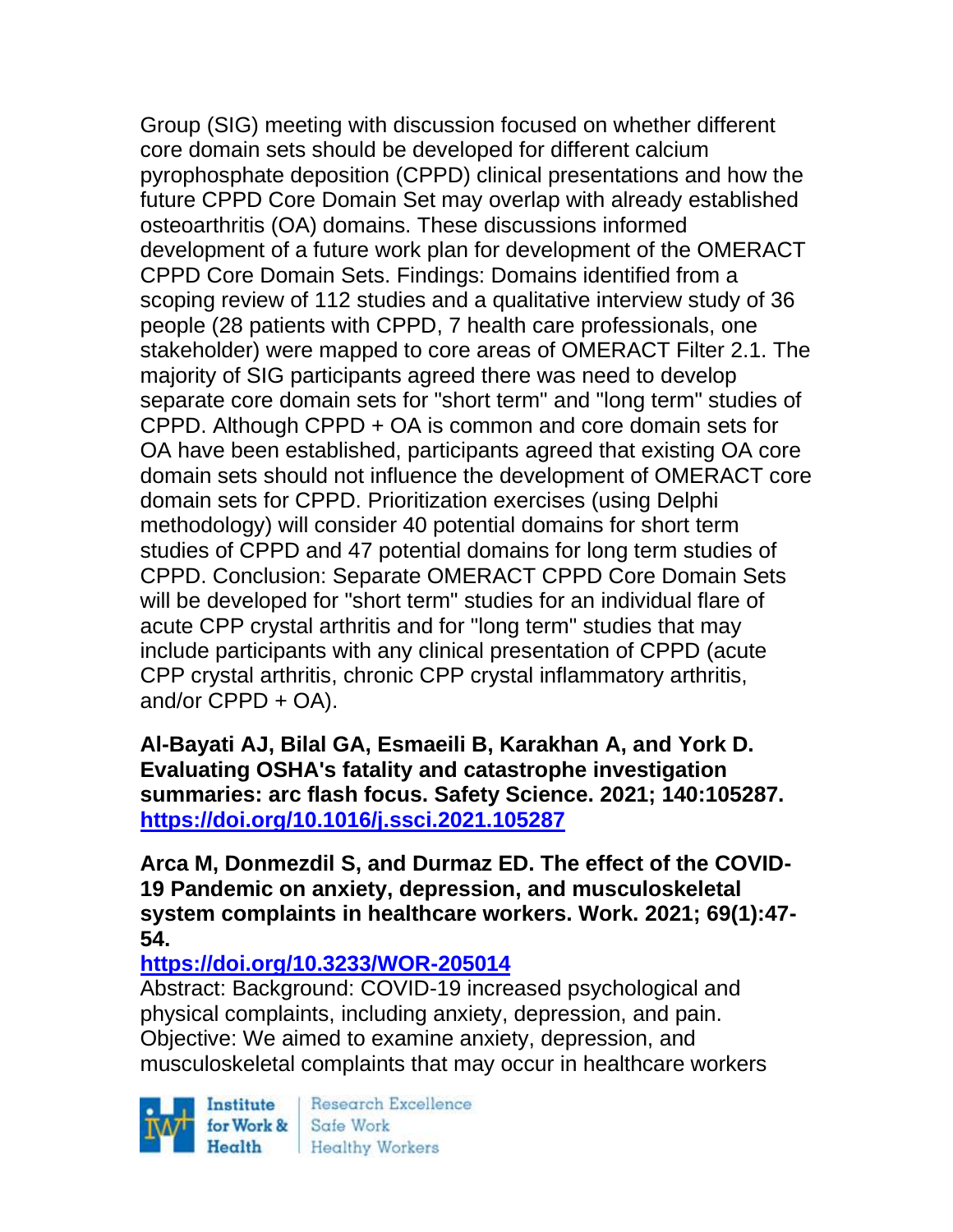during the COVID-19 pandemic. Methods: Data were cross-sectional, collected by the online questionnaire method consisted of demographic questions, Generalized Anxiety Disorder (GAD-7), Patient Health Questionnaire (PHQ-9), Nordic Musculoskeletal System Query (NMQ), and Visual Analogue Scale (VAS). Results: Among the groups, the number of doctors in the frontline group, the fear of being infected, the number of tests performed, and personal protective equipment were higher than the second-line group (p < 0.05). It was found that 73.4% of the participants had anxiety, 83.5% had depression, and 94.9% had musculoskeletal pain. It was observed that there was no statistically significant difference between the applied scale scores between the groups ( $p > 0.05$ ). About musculoskeletal system complaints of the participants, neck pain presence was determined as 73.4% in the last 12 months, and upper back pain was the highest with 61.4% in the last week. Neck ( $p <$ 0.005) and upper back pain ( $p = 0.04$ ) parameters in the last seven days of the NMQ scale applied to the participants were found to be statistically significantly higher in the contact group. Conclusions: Anxiety, depression, and musculoskeletal pain of healthcare workers were found to be high. While neck and back pain was the most common in musculoskeletal complaints, it was found that these pains were higher in the frontline group. In this regard, healthcare professionals can be given psychological support and exercise training.

#### **Canivet C, Nilsson A, Bjork J, Moghaddassi M, and Ostergren PO. Assessment of selection bias due to dropouts in the followup of the Scania Public Health Cohort. Scandinavian Journal of Public Health. 2021; 49(4):457-464.**

**<https://doi.org/10.1177/1403494820919544> [open access]** Abstract: Aims: To investigate potential differences between participants and dropouts in the 2005 follow-up of the Scania Public Health Cohort Study regarding the prevalence of commonly studied health determinants and whether these factors had differential associations with three health outcomes: all-cause mortality and purchase of prescribed cardiovascular or psychotropic drugs during a 10-year follow-up period. Methods: The Scania Public Health Cohort was initiated in 1999/2000, with randomly invited participants aged 18-80 years from the general population (58% participation).

Institute for Work &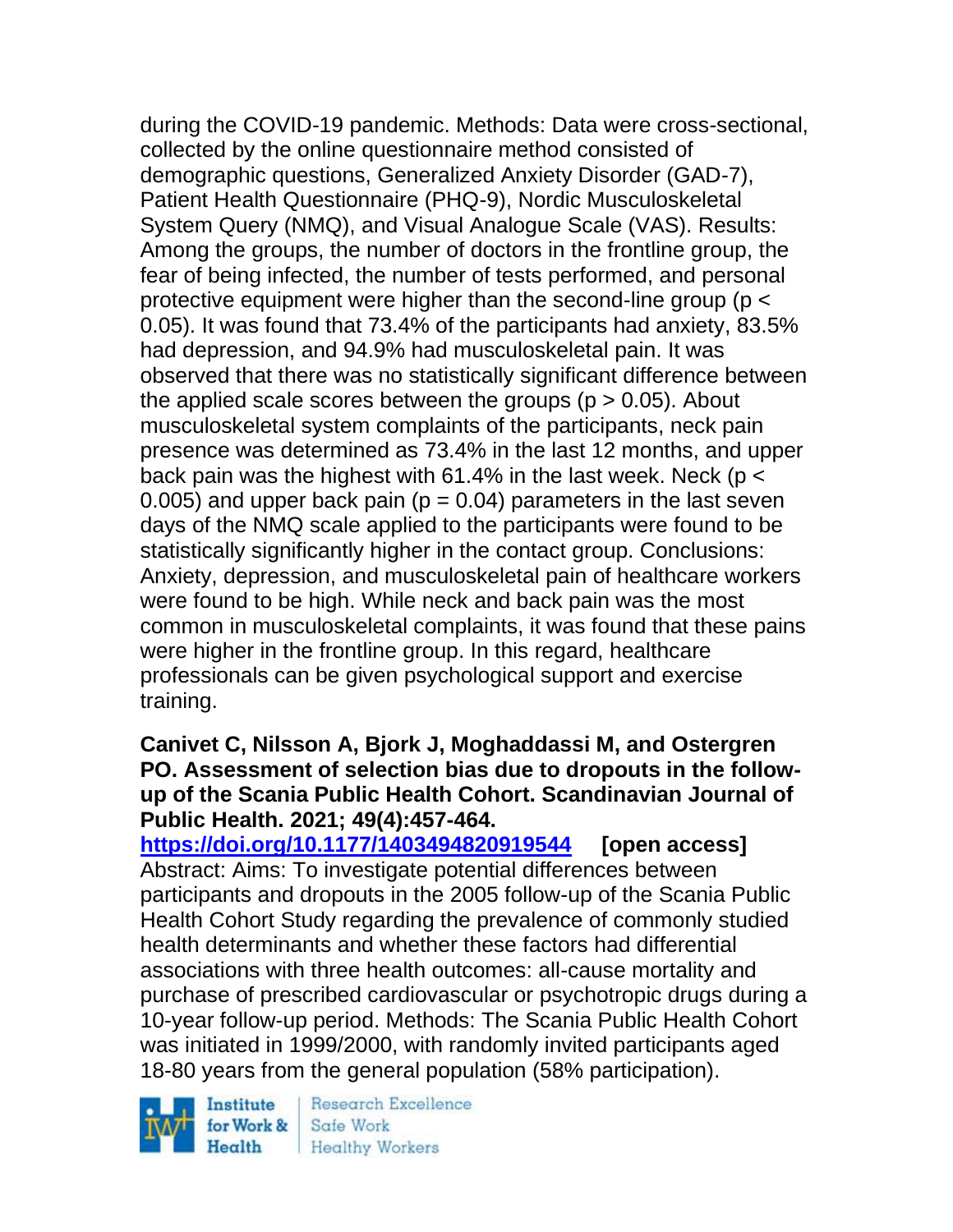Questionnaire data from 10,462 participants and 2576 dropouts in the 2005 follow-up (80% participation) were linked to public registers on mortality and purchase of prescribed drugs. Results: Age, male gender, being born abroad, low educational level, low self-rated mental and general health and daily smoking were all related to dropping out. The 10-year mortality was higher among dropouts (13.4% versus 11.9%; age-adjusted hazard ratio 1.6, 95% confidence interval: 1.4-1.8). In 13 out of 18 analyses, similar associations between health determinants and outcomes were found across participants and dropouts. However, being born outside of Sweden was associated with higher risks for all three poor health outcomes among participants, but not so among dropouts. Conclusions: Despite selective participation at follow-up, there was little evidence of selection bias, insofar as estimated associations were generally similar across participants, dropouts and the whole cohort. This finding is important for the assessment of the validity of prospective findings from this cohort and similar ones, where the loss of individuals at consecutive follow-ups of exposure is non-negligible

#### **Choobineh A, Museloo BK, Ghaem H, and Daneshmandi H. Investigating association between job stress dimensions and prevalence of low back pain among hospital nurses. Work. 2021; 69(1):307-314.**

# **<https://doi.org/10.3233/WOR-213479>**

Abstract: Background: There are a few studies conducted on job stress dimensions and their relationship with Low Back Pain (LBP) among Iranian nurses. Objective: The aim of the current study was to investigate the association between job stress dimensions assessed via Demand-Control-Social Support (DCS) and Effort-Reward Imbalance (ERI) models and prevalence of LBP among Iranian hospital nurses. Methods: In this cross-sectional study, 495 randomly selected nurses of Shiraz University of Medical Sciences (SUMS) participated. Demographic/occupational questionnaire, the Persian version of the Job Content Questionnaire (P-JCQ) and the Persian version of the ERI Questionnaire (P-ERIQ) were used for data collection. Data were analyzed by SPSS software (version 19) using descriptive statistics, independent sample t-test, and logistic regression. Results: The LBP prevalence was found to be 69.9%. The means± standard deviations of job stress dimensions were

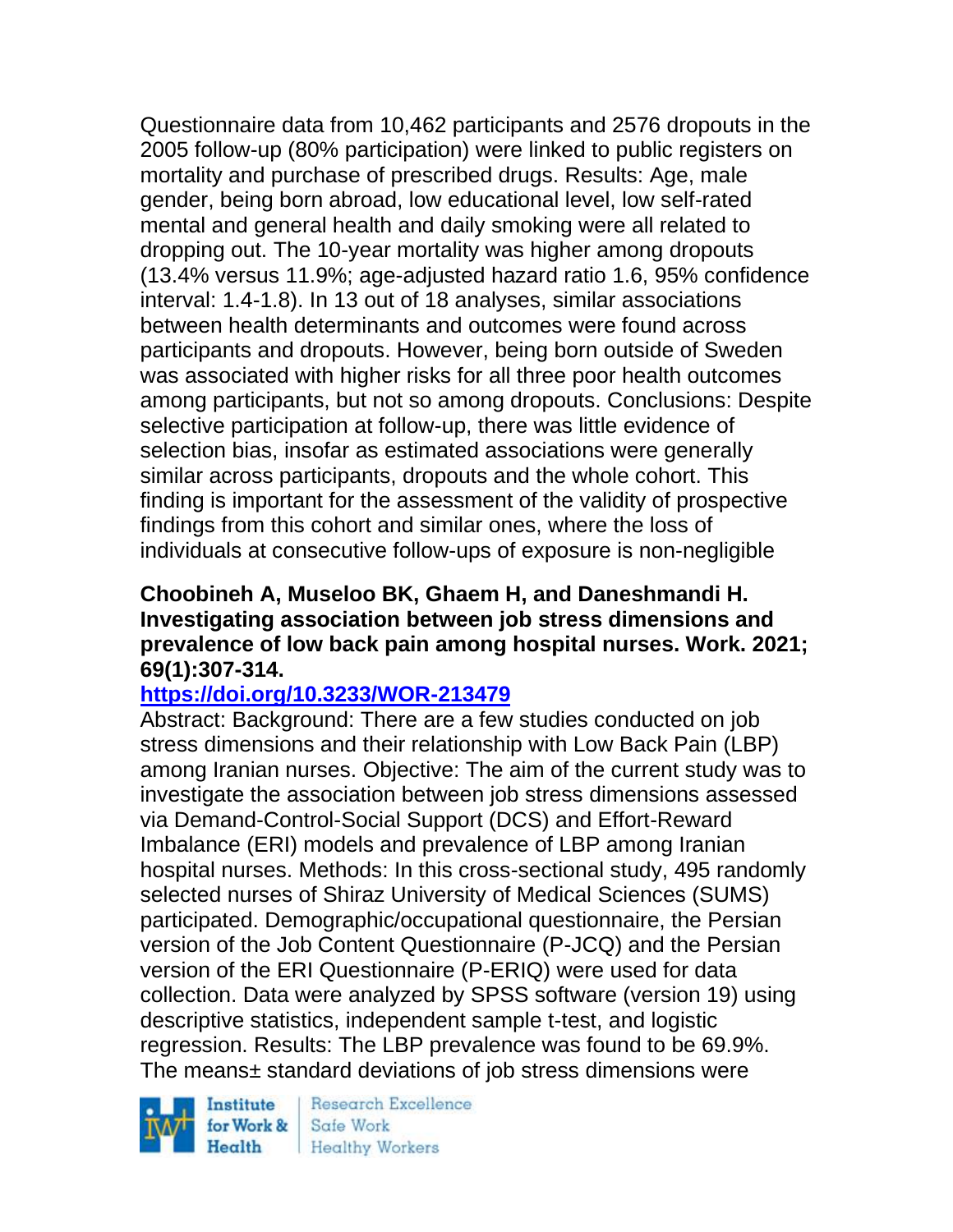obtained as follows: decision latitude: 64.67±6.82, physical job demands: 15.52±2.6, social support: 23.18±3.65, psychological job demands: 38.02±4.98, effort: 8.73±2.62, reward: 23.12±5.31, overcommitment: 12.25±3.09, and effort-reward ratio: 0.86±0.3. The findings revealed that the work experience  $(OR = 1.56)$ , psychological job demands ( $OR = 1.082$ ), and effort-reward ratio ( $OR = 3.43$ ) were predictors for LBP among the study population. Conclusion: The prevalence rate of LBP among studied nurses was high. About half of nurses had high psychological demands, low decision latitude and low social support. Based on the effort-reward ratio, nurses had experienced high level of stress. Interventional programs and coping strategies for reduction of work-related stress and, subsequently, prevention of LBP are recommended among hospital nurses.

#### **Dabbagh A, MacDermid JC, Grewal R, and Walton DM. The role of perceived job exertion and age as moderators of the relationship between gender and upper extremity musculoskeletal disability and pain in injured workers. Journal of Occupational Rehabilitation. 2021; [epub ahead of print]. <https://doi.org/10.1007/s10926-021-09989-0>**

Abstract: Purpose This cross-sectional study aimed to determine if age and perceived job exertion (PJE) moderate the effect of gender on upper extremity (UE) disorders in injured workers. Methods We sampled a consecutive cohort of patients attending a specialty clinic for injured workers with UE musculoskeletal problems. We measured UE disability and pain using the Quick Disability of the Arm, Shoulder, and Hand (QDASH). Participants reported their PJE on a Global Rating of Change scale ranging from 1 (minimal perceived exertion) to 15 (maximal perceived exertion). Linear regression was used to explore the effect of gender on QDASH. We probed the moderating role of age and PJE using floodlight regression and identified the Johnson-Neyman (JN) region of age and PJE, where the effect of gender on QDASH becomes significant at the 95% level. Results We analyzed 418 participants, of whom 44% were women. The effect of gender on QDASH was significant for women aged 49 or younger (JN-region border: Age = 48.5, effect = 4.4,  $SE = 2.2$ ,  $p = 0.05$ ). Women workers with UE disorders younger than 49 years old report higher levels of pain and disability than do men. After the age of 49 years, both men and women workers experience a similar worsening

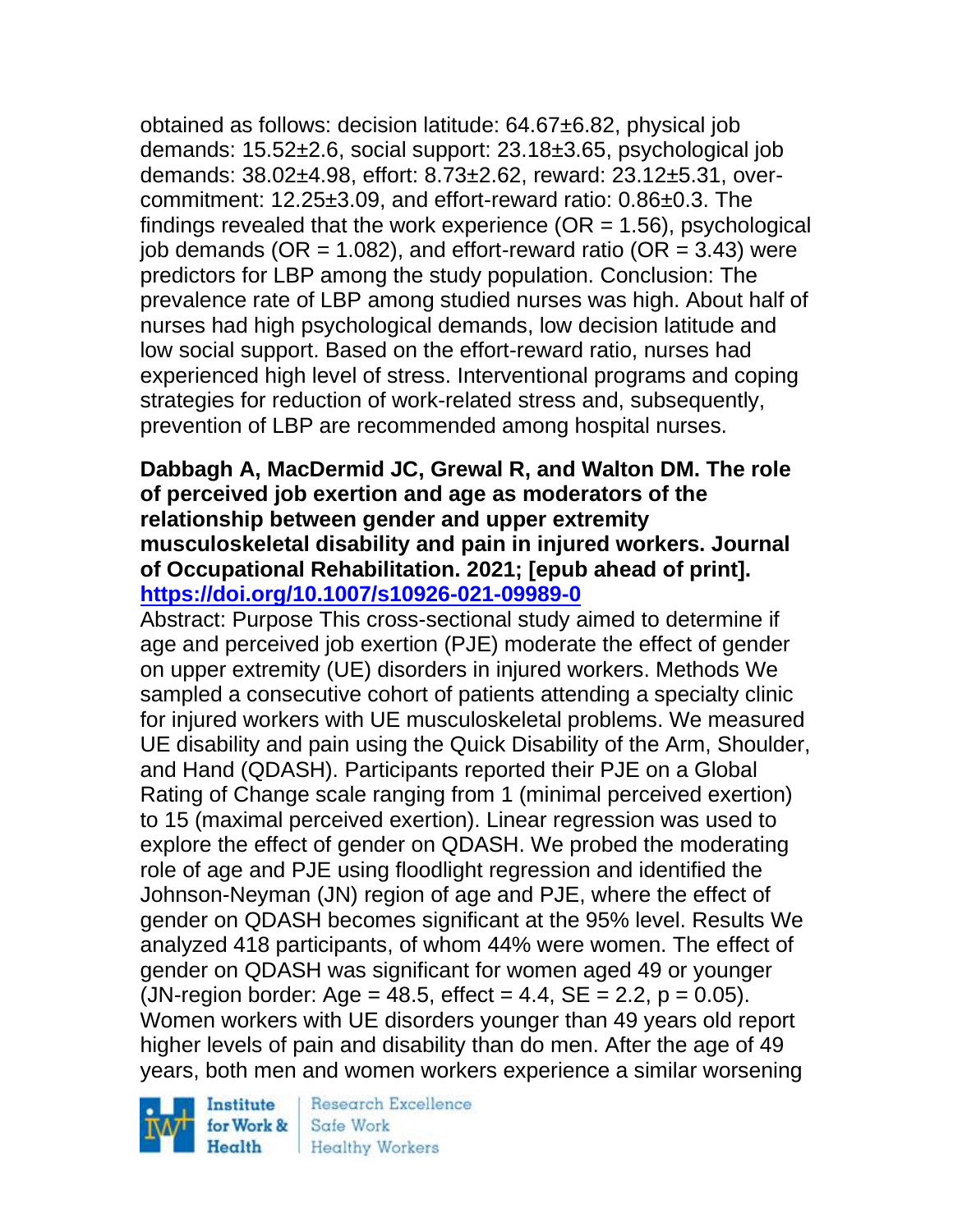of UE pain and disability with increasing age. Pain and disability increase with increased perceived job demands similarly for both men and women workers. Conclusions Women younger than 49 years had higher levels of UE pain and disorders than men. Both men and women workers reported higher UE disability with an increase in their PJE.

### **Danesh MK, Garosi E, and Golmohamadpour H. The COVID-19 Pandemic and nursing challenges: a review of the early literature. Work. 2021; 69(1):23-36.**

# **<https://doi.org/10.3233/WOR-213458>**

Abstract: BACKGROUND: The COVID-19 pandemic has put health systems under unprecedented pressure, challenging their workforce, especially nurses. OBJECTIVE: The current paper presented a review of the early literature concerning emerging nursing challenges during the early stages of the COVID-19 pandemic. METHODS: A systematic search of the published literature between January and May 2020 was carried out in Medline, Science Direct, and Google Scholar to identify relevant quantitative and qualitative studies. RESULTS: Twenty-two original articles were retrieved, the majority of which were survey studies from China. Synthesis of the evidence resulted in four overarching themes including "being physically and mentally drained in the face of fear and uncertainty," "shortage of personal protective equipment and usability issues," "psychosomatic disturbances among nurses," and "moderators to mitigate nurses' challenges." CONCLUSIONS: Providing care for demanding COVID-19 patients, nurses experienced a gruelling situation, during which a significant amount of psychological and physical distress was inflicted to them. However, receiving proper support from their organization and society could improve the condition substantially. Further research is required to explore the impact of the COVID-19 pandemic on nurses, especially from Western countries

# **Dufour R, Juster RP, and Geoffrion S. Effect of gender roles and workplace violence on the professional quality of life and wellbeing at work among child protection workers. Annals of Work Exposures and Health. 2021; 65(3):277-290.**

**<https://doi.org/10.1093/annweh/wxaa099>** 

Abstract: Exposure to workplace violence puts child protection

Institute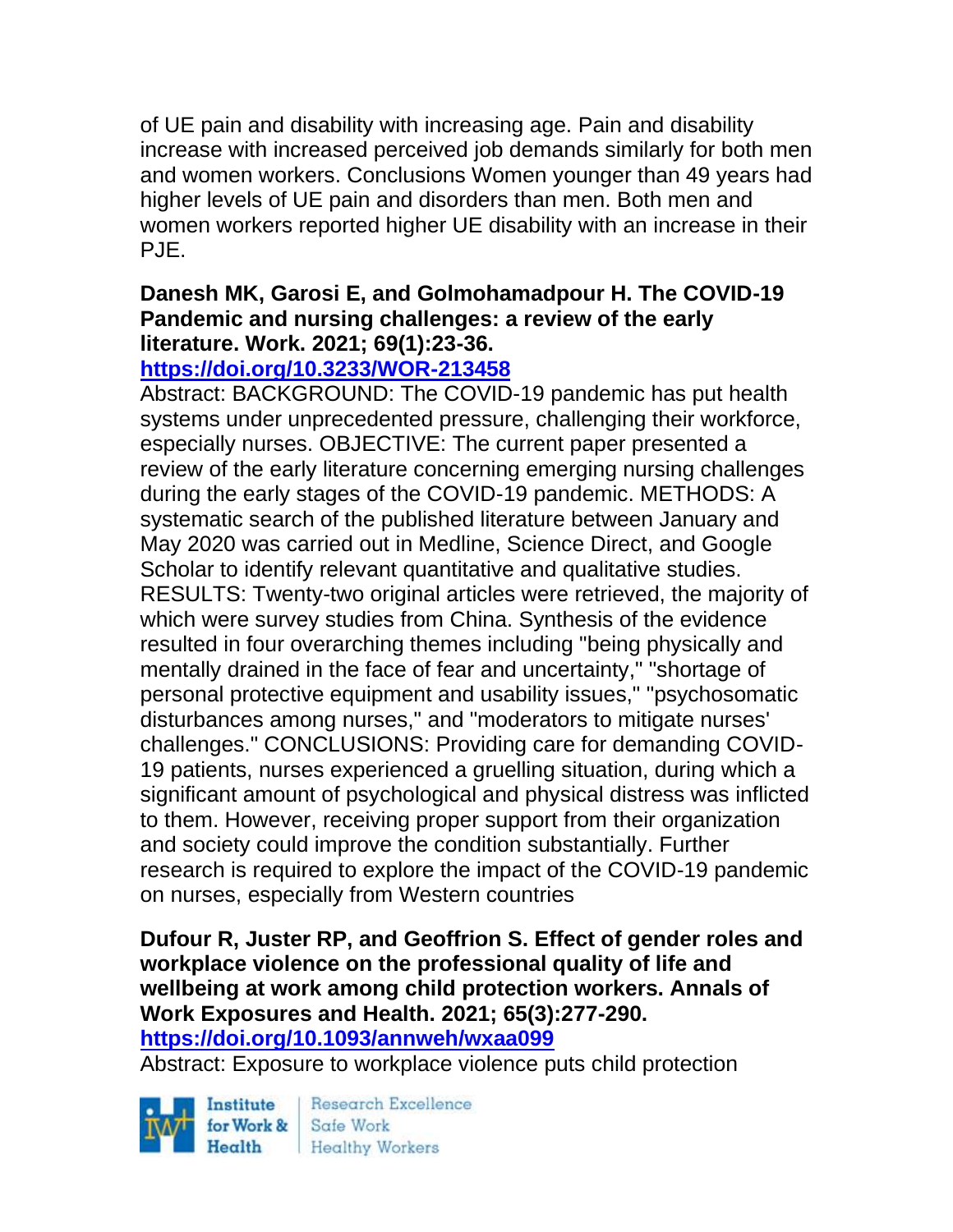workers at risk for adverse occupational outcomes. While previous studies have identified protective and risk factors, individual differences in gender roles have yet to be explored. Moving beyond sex, the present study aims to examine the ways in which gender roles influence exposure to workplace violence, professional quality of life, and wellbeing at work among child protection workers. A randomized sample stratified by sex of 301 Canadian child protection workers (male: 15.6%, female: 84.4%) completed validated questionnaires of gender roles, professional quality of life, and wellbeing at work. We assessed mean differences using analyses of covariances controlling for clinical experience and type of work. We then assessed the moderating effect of gender roles on other variables through hierarchical multiple linear regressions. Androgyny (high masculinity and high femininity) was associated with higher scores on positive indicators of professional quality of life and wellbeing at work. However, gender roles showed no significant moderating effect on the relationship between exposure to violence, professional quality of life, and wellbeing at work. Results suggest that androgyny could be related to potential psychosocial benefits for child protection workers

#### **Faetani L, Ghizzoni D, Ammendolia A, and Costantino C. Safety and efficacy of mesotherapy in musculoskeletal disorders: a systematic review of randomized controlled trials with metaanalysis. Journal of Rehabilitation Medicine. 2021; 53(4):jrm00182.**

**<https://doi.org/10.2340/16501977-2817> [open access]** Abstract: OBJECTIVES: To conduct a systematic review of randomized controlled trials about the safety (number and severity of adverse events) and efficacy (pain reduction and functional improvement) of mesotherapy in musculoskeletal disorders, and to compare them with other therapeutic options, in accordance with the Preferred Reporting Items for Systematic Reviews and Metaanalyses (PRISMA) statement. METHODS: A search of PubMed, Cochrane Library and Scopus database resulted in an initial total of 16,253 records. A total of 931 articles were included in the study. A final total of 7 articles, published from 1 Jan 1999 until 30 Apr 2020 were selected. Two independent reviewers selected potentially relevant studies based on the inclusion criteria for full-text reading.

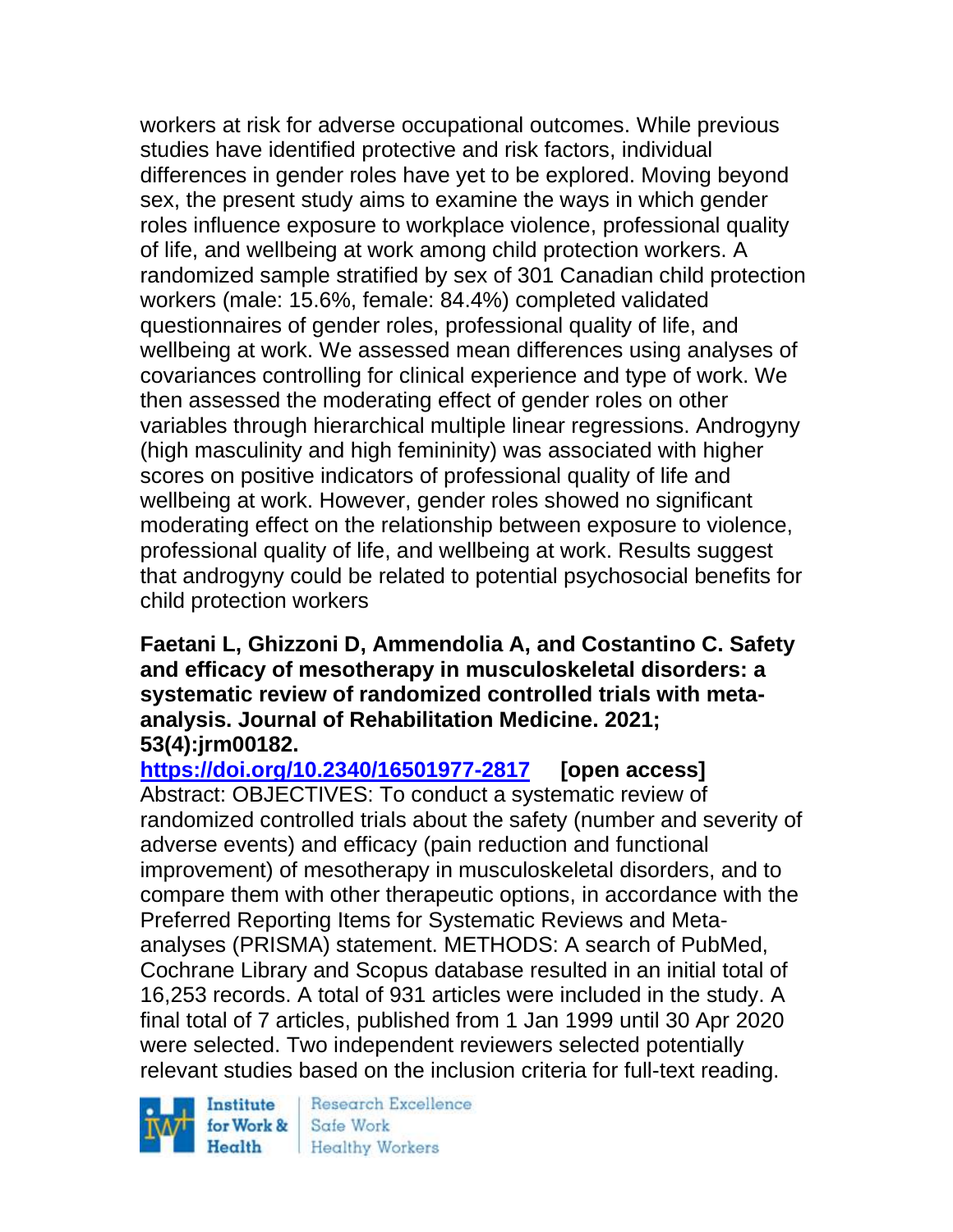They evaluated the methodological quality of each study and included only studies of high methodological quality, according to the Physiotherapy Evidence Database scale. RESULTS: Seven studies were included in the meta-analysis, and visual analogue scale scores before and after mesotherapy were considered. A statistically significant reduction in visual analogue scale score in the mesotherapy group was reported in comparison with the control group in all except 1 of the trials. Mesotherapy was found to be a safe procedure with mild and temporary side-effects, such as nausea, fatigue, numbness, sweating, headache, ecchymosis, bleeding, pain and local reaction at the injection site. CONCLUSION: Mesotherapy proved to be more effective than systemic therapy in the treatment of local pain and functional limitations caused by a variety of musculoskeletal conditions. However, because of the heterogeneity of the analysed studies in terms of injected drugs, administration technique, associated treatments, frequency and total number of sessions, more randomized controlled trials are needed, comparing a standardized mesotherapy protocol with a systemic treatments

**Gaspar FW, Thiese MS, Wizner K, and Hegmann K. Guideline adherence and lost workdays for acute low back pain in the California workers' compensation system. PLoS ONE. 2021; 16(6):e0253268.**

**<https://doi.org/10.1371/journal.pone.0253268> [open access]** Abstract: CONTEXT: The use of clinical-practice guidelines is a suggested method for improving health outcomes by the earlier provision of necessary and effective medical interventions. OBJECTIVE: To quantify the influence of adherence to guidelinerecommended interventions in the first week of treatment for an initial low back pain (LBP) injury on lost workdays. METHODS: In a retrospective cohort of California's workers' compensation claims data from May 2009 to May 2018, 41 diagnostic and treatment interventions were abstracted from the medical claims for workers with acute LBP injuries and compared with guideline recommendations. Lost workdays within 1-year post-injury were compared by guideline adherence using quantile regressions. RESULTS: Of the 59,656 workers who met the study inclusion criteria, 66.1% were male and the average (SD) age was 41 (12) years. The median number (IQR) of lost workdays was 27 (6-146)

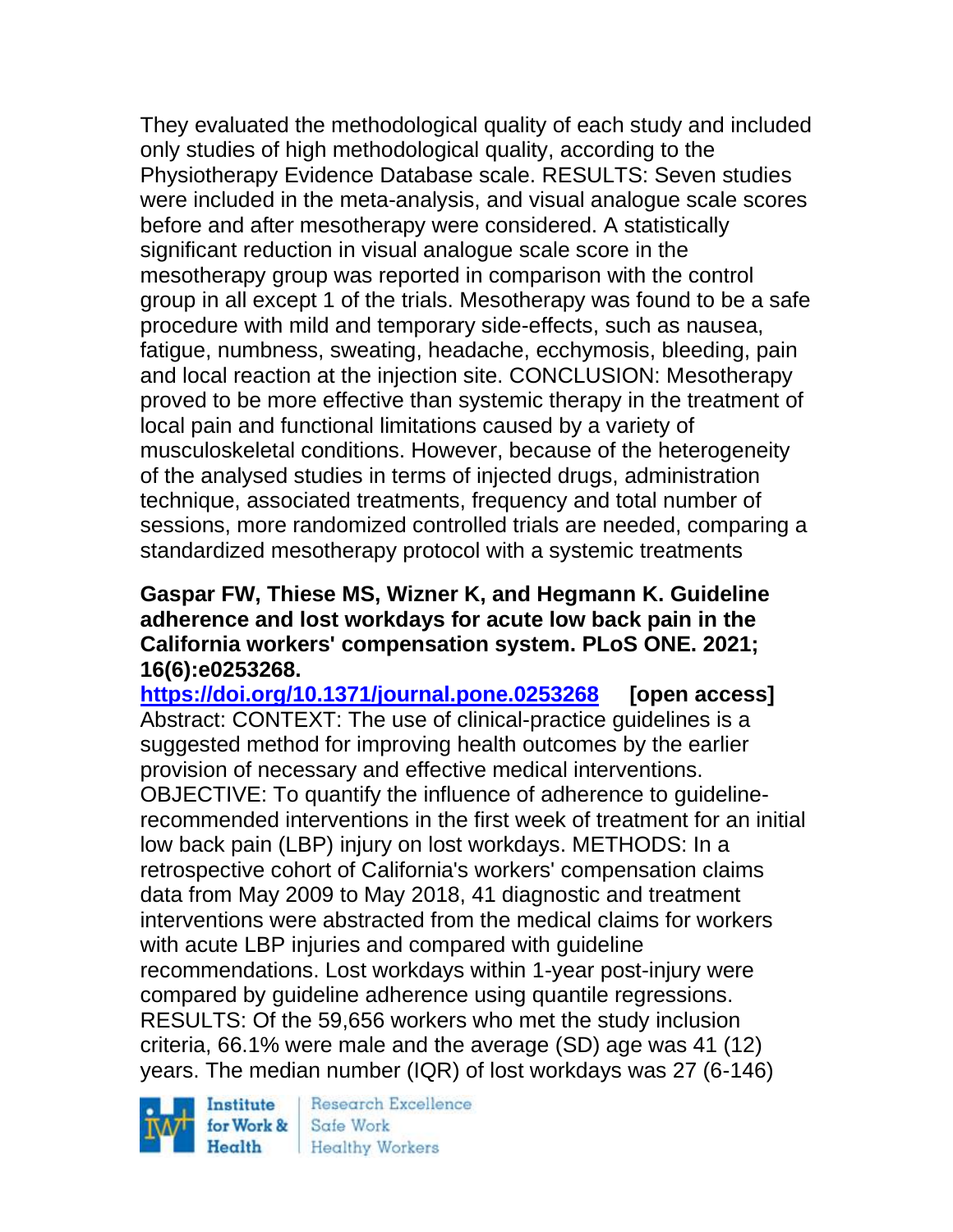days. In the first week of treatment, 14.2% of workers received only recommended interventions, 14.6% received only non-recommended interventions, and 51.1% received both recommended and nonrecommended interventions. Opioid prescriptions fell 86% from 2009 to 2018. Workers who received only guideline-recommended interventions experienced significantly fewer lost workdays (11.5 days; 95% CI: -13.9, -9.1), a 29.3% reduction, than workers who received only non-recommended interventions. The percentage of workers receiving only recommended interventions increased from 10.3% to 18.2% over the 9 years. CONCLUSION AND RELEVANCE: When workers received guideline-recommended interventions, they typically returned to work in fewer days. The majority of workers received at least one non-recommended intervention, demonstrating the need for adherence to guideline recommendations. Fewer lost workdays and improved quality care are outcomes that strongly benefit injured workers

### **Horn L, Spronken M, Brouwers EPM, de Reuver RSM, and Joosen MCW. Identifying return to work self-efficacy trajectories in employees with mental health problems. Journal of Occupational Rehabilitation. 2021; [epub ahead of print]. <https://doi.org/10.1007/s10926-021-09979-2>**

Abstract: Purpose Return to work self-efficacy (RTW-SE) is a strong predictor of return to work (RTW) in employees with mental health problems (MHPs). However, little is known about the development of RTW-SE during the RTW process. In this study, we aimed to identify RTW-SE trajectories in the year following sick leave in employees with MHPs and provided a description of the trajectories in terms of personal and work characteristics, and RTW status. Methods This multi-wave study included 111 employees with MHPs. RTW-SE was measured at baseline, and at 3, 6, and 12 months follow-up with the RTW-SE scale for employees with MHPs. Results Latent class growth analysis revealed six trajectories. In three trajectories employees had increasing RTW-SE scores, namely (class 1) low start, moderate increase, (class 3) moderate start, small increase and (class 5) moderate start, steep increase. The other trajectories were defined by (class 2) persistently high, (class 6) persistently low, and (class 4) decreasing RTW-SE scores over time. Employees across the various trajectories differed significantly with respect to RTW

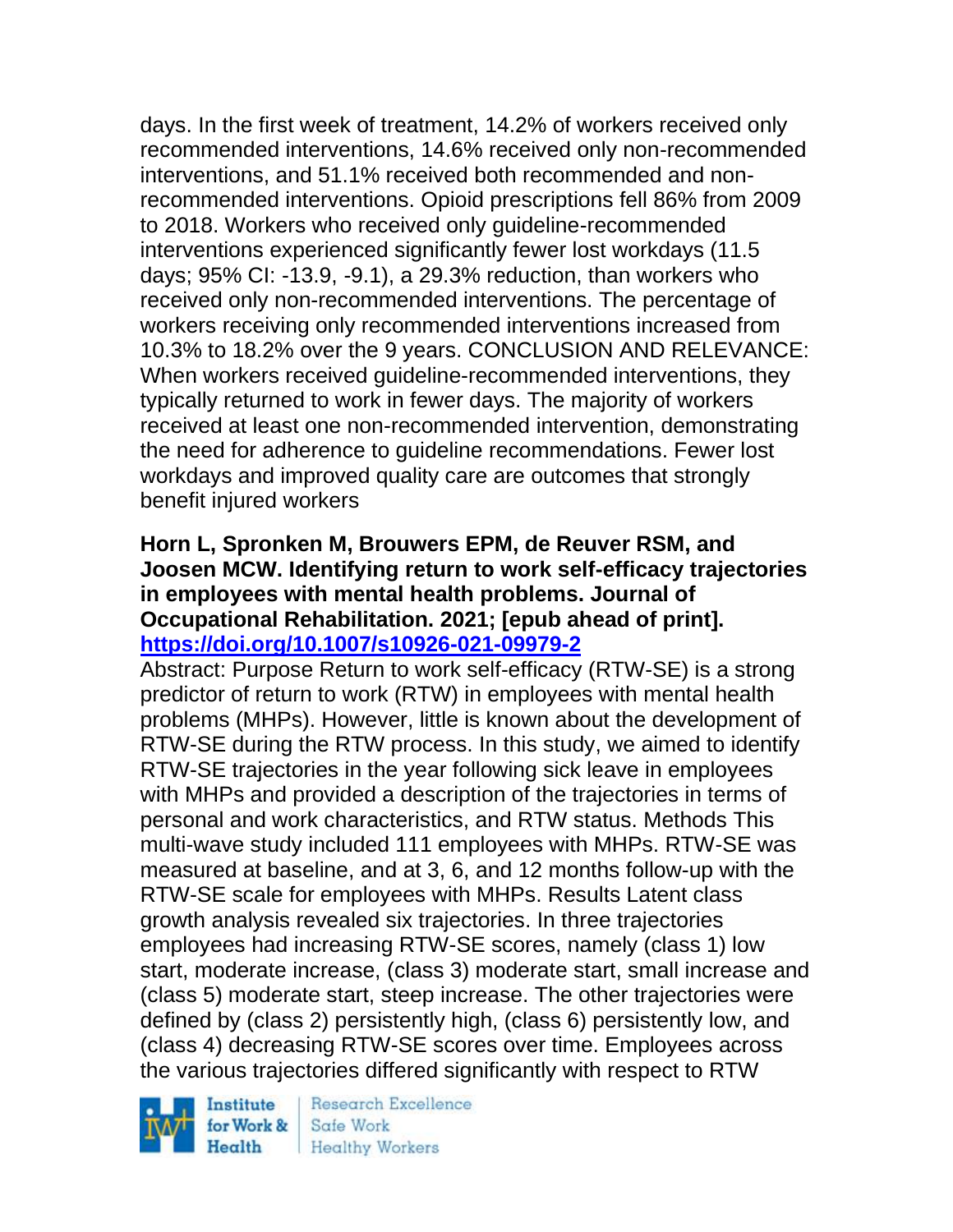status, and personal and work characteristics measured at baseline, including age, gender, and type of MHP. Less favorable trajectories (class 4 and 6) were characterized by higher age, a higher prevalence of anxiety disorder and lower RTW rates. The most favorable trajectory (class 2) was characterized by a higher proportion of stress-related disorders and less major depression diagnoses. Conclusions Large heterogeneity exists in terms of RTW-SE trajectories in employees with MHPs and significant differences were found across the trajectories regarding personal and work characteristics, and RTW status. Insights into RTW-SE trajectories and their attributes are important to advance more effective and personalized RTW treatment for employees with MHPs

#### **Huang YH, Chang WR, Cheung JH, Lee J, Kines P, and He Y. The role of employee perceptions of safety priorities on safety outcomes across organisational levels. Ergonomics. 2021; 64(6):768-777.**

### **<https://doi.org/10.1080/00140139.2020.1859139>**

Abstract: Research has shown that safety climate predicts safety outcomes in various occupational settings. One important component of safety climate is employees' perceived priorities of safety in an organisation relative to other operational demands (e.g. productivity or efficiency). The relationships between three dimensions of employee perceptions of safety priorities (company, supervisor, worker), employee safety behaviour and self-reported injury outcomes were examined in the current study. Survey data were collected from 858 field workers (a response rate of 89%) at a TVcable installation company. Results showed that all three dimensions of employee perceptions of safety priorities had significant and unique positive relationships with employee safety behaviour. Furthermore, safety behaviour was a significant mediator of the relationship between the three types of perceived safety priorities and missed work days due to workplace injury. The results showed the value of addressing employee perceptions of safety priorities across organisational levels when trying to improve workplace safety and reduce costly injuries. Practitioner Summary: The study examined relationships between the three different organisational levels of employee perceptions of safety priorities and employee safety behaviour and injury outcomes. The results demonstrated the value

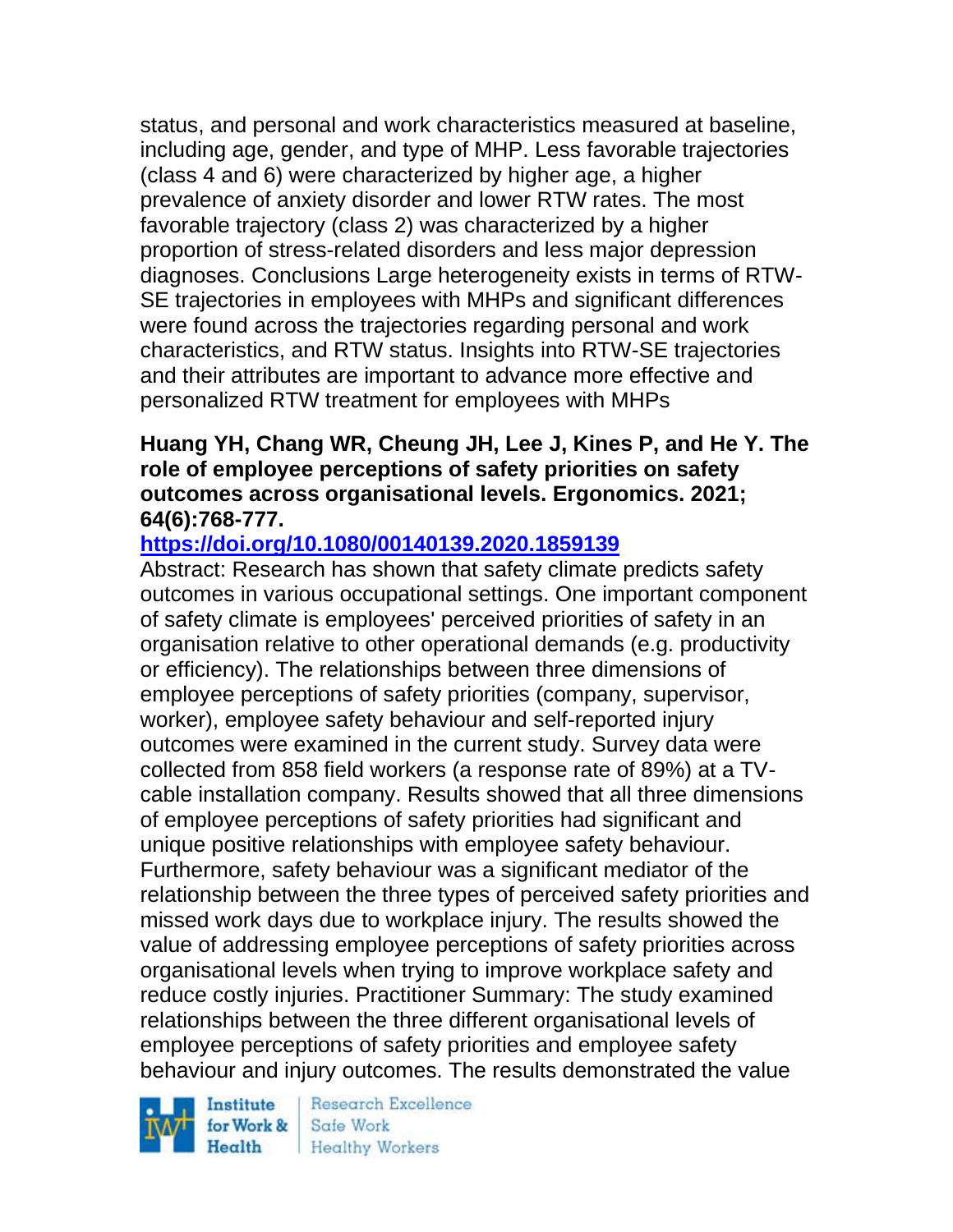of addressing employee perceptions of safety priorities held by different levels of management as well as the worker level to improve workplace safety and reduce costly injuries. Abbreviations: AIC: Akaike Information Criterion; BIC: Bayesian Information Criterion; CFA: confirmatory factor analysis; CFI: comparative fit index; CI: confidence interval; NAICS: the North American Industry Classification System; RMSEA: root mean square errors of approximation; SB: safety behavior; SD: standard deviation; SE: standard error; SIC: the standard industrial class; SP: safety priority

### **Lindsay S, Cagliostro E, Leck J, and Stinson J. Career aspirations and workplace expectations among youth with physical disabilities. Disability and Rehabilitation. 2021; 43(12):1657-1668.**

### **<https://doi.org/10.1080/09638288.2019.1671505>**

Abstract: PURPOSE: Youths with disabilities have lower employment rates than youths without disabilities, which are often a result of inaccessible environments, employer's lack of knowledge about people with disabilities and discriminatory attitudes. Exploring youths' career aspirations is important because it can prompt or hinder career planning, and contribute to youths' preparation for adult life. The purpose of our study was to explore the career aspirations and workplace expectations of youths with physical disabilities. METHOD: We drew on qualitative discussion forum data from a larger study focusing on employment preparation e-mentoring intervention for youths with physical disabilities. Our sample comprised 44 youths aged 15-25 years (mean age 18.9, 47% female) with physical disabilities. We analyzed the data using a qualitative, content analysis approach. RESULTS: Youths described several areas that helped to develop their occupational capacity including self-advocacy, pursuing post-secondary education, volunteering/co-op, family support, and social networks. Areas where youths anticipated encountering occupational constraints involved: transportation, attitudes and discrimination, physicality of work and self-care, communication skills, and finding work or volunteer positions. Youths' expectations for the workplace included: disability disclosure and requesting accommodations, and a respectful environment. CONCLUSIONS: Our findings highlighted that youths with physical disabilities had diverse career aspirations that are shaped by various occupational

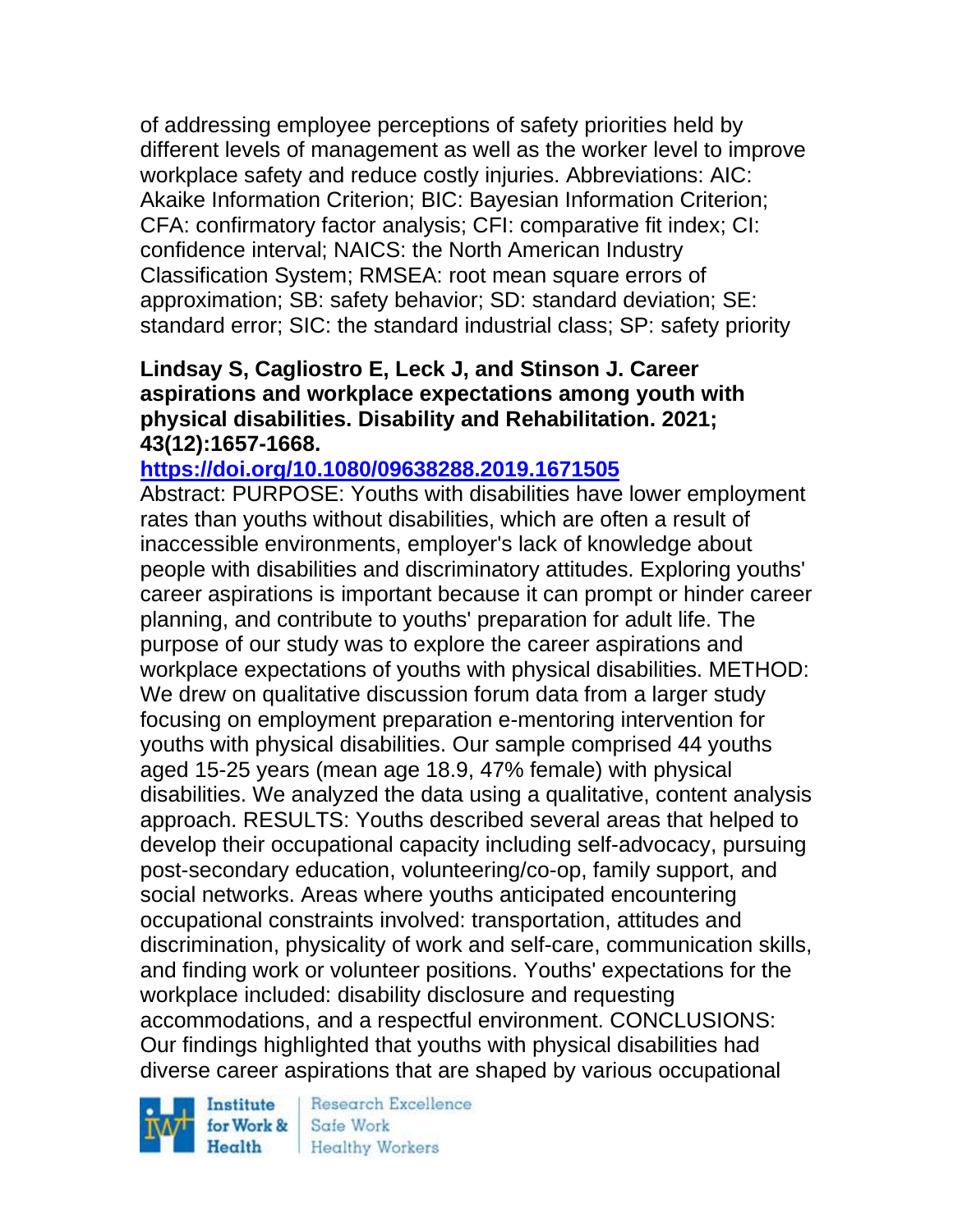capacities and constraints. Implications for rehabilitation Youth with physical disabilities may need further support with accessing and navigating public transportation independently to gain employment, and also developing their communication skills, specifically how to disclose their condition to employers and coping with potential discrimination. Clinicians and educators should help youth with disabilities to gain exposure to a variety of career options (including STEM) while supporting them to find accessible positions that are compatible with their abilities. Clinicians and educators could consider helping to foster self-advocacy skills among youth with disabilities which are needed to disclose their condition and request accommodations

### **Maxner A, Gray H, and Vijendren A. A systematic review of biomechanical risk factors for the development of work-related musculoskeletal disorders in surgeons of the head and neck. Work. 2021; 69(1):247-263.**

# **<https://doi.org/10.3233/WOR-213474>**

Abstract: BACKGROUND: Previous studies have shown high rates (47-72%) of self-reported work-related musculoskeletal disorders (WRMDs) in surgeons of the head and neck. Physical requirements in the workplace, individual factors (e.g. poor posture, obesity) and psychosocial factors have been identified as risk factors. Establishing biomechanical risk factors may help prevent further development of WRMDs in this population. OBJECTIVE: The purpose of this critical review was to source studies that identified the biomechanical risk factors for WRMDs in this surgical sub-specialty. METHODS: Searches were conducted of Medline, CINAHL, and AMED databases from 1980 until September 2018. RESULTS: A total of 182 article were identified. Exclusion criteria lead to 163 full-text articles being screened, generating a total of 6 articles for review. The aims of the included studies varied significantly. Surgeons spend the majority of operating time in static, asymmetrical positions. Surgical loupes/headlamps significantly increased cervical spine loading. Articulated surgical arm supports provided optimal ergonomic conditions. Performing surgical operations with the surgeon in standing or sitting had no effect on task performance or demand. Physical fatigue was also measured in both positions. CONCLUSIONS: A combination of equipment-based and

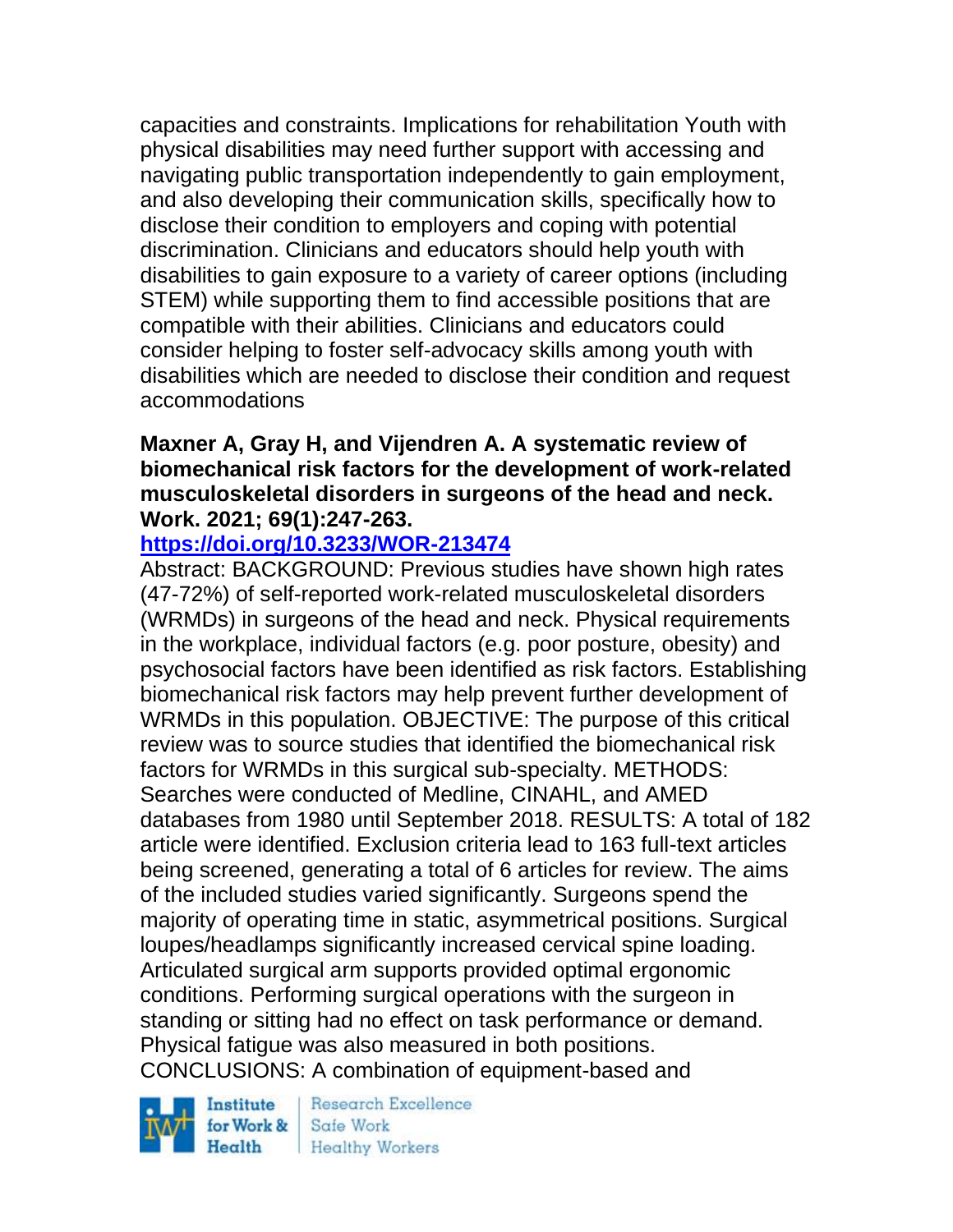patient/surgeon position-based factors predispose surgeons to biomechanical risk factors. Studies of greater methodological quality are required

**Migliore A, Butterworth J, Pavlak J, Patrick M, and Aalto S. Tracking metrics that matter for scaling up employment outcomes. Journal of Vocational Rehabilitation. 2021; 54(3):273- 278.** 

**<https://doi.org/10.3233/JVR-211136>** 

**Pitts G, Custer M, Foister RD, and Uhl T. The hand therapist's role in the prevention and management of upper extremity injuries in the modern mass production industrial setting. Journal of Hand Therapy. 2021; [epub ahead of print]. <https://doi.org/10.1016/j.jht.2021.04.019>** 

Abstract: BACKGROUND: This case study presents the role of an onsite hand therapist (Certified Hand Therapist, Occupational Therapist, Physical Therapist) in an industrial setting and the services that can be provided in this comprehensive care model. Onsite hand therapists can impact on Occupational Safety and Health Administration (OSHA) first aid programs and can provide state of the art treatment for the injured worker in both a direct and indirect capacity. PURPOSE: The purpose of this case study article is to review the many potential services the hand therapist can offer to facilitate the return-to-work of injured employees and provide employers with a proactive case management and state-of-the-art ergonomic prevention, improving profit margins and facilitating safe work environments. STUDY DESIGN: A Case Study design demonstrating the diverse and positive impact of hand therapy on the mass production industrial setting. METHODS: Novel to this approach is a description of outcome instruments (QuickDASH) administered in a periodic manner to understand the trajectory of change in patient-level disability throughout the rehabilitation process. The Optimal Screening for Prediction of Referral and Outcome (OSPRO-YF) is utilized to help predict the functional outcome for the injured worker. Case studies on common upper extremity pathologies will be discussed, demonstrating the benefits of onsite hand therapy with enhanced treatment and case management. RESULTS: The utilization of the QuickDASH and the OSPRO-YF creates a process

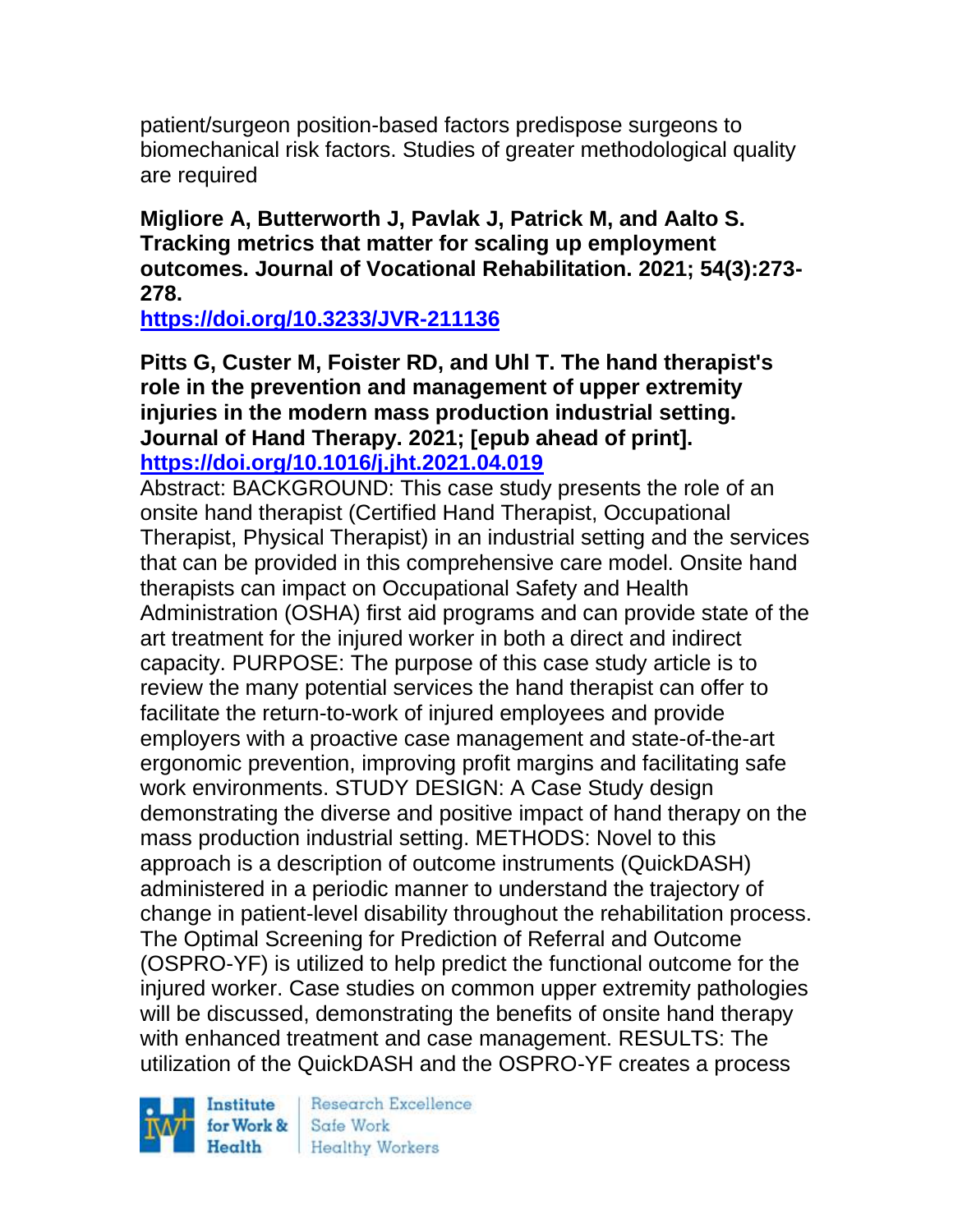to determine the progression of injured workers in therapy, the trajectory of change in patient-level disability and to observe when changes occurred. An example of the periodic assessment approach is described in a case study to identify when the most significant change occurred and creating a mechanism to determine if patients were progressing as expected. CONCLUSIONS: Inherent in this case study process is a fluidity in which the therapist can monitor patient progress and adjust the rehabilitation process that benefits both the patient and the industrial setting. A hierarchical functional level system is presented to describe an appropriate intervention strategy to coincide with a patient's progression of wound healing which can be provided by a hand therapist with specialized knowledge

### **Stahl C, Karlsson N, Gerdle B, and Sandqvist J. Predictive validity of general work ability assessments in the context of sickness insurance. Journal of Rehabilitation Medicine. 2021; 53(4):jrm00177.**

**<https://doi.org/10.2340/16501977-2798> [open access]** Abstract: Objective: The activity ability assessment is a Swedish method for assessing general work ability, based on self-reports combined with an examination by specially trained physicians, and, if needed, extended assessments by occupational therapists, physiotherapists and/or psychologists. The aim of this study was to analyse the predictive validity of the activity ability assessment in relation to future sick leave. Design: Analysis of assessments in 300 case files, in relation to register data on sick leave. Subjects: People on sick leave (n =300, 32% men, 68% women; mean age 48 years; assessment at mean sick leave day 249). Methods: Univariate and multivariate statistics. Results: Self-rated work ability was the only factor with predictive value related to future sick leave. Physicians' evaluations lacked predictive value, except where the person had a limitation in vision, hearing or speech that was predictive of future decisions by the Social Insurance Agency. No sex differences were identified. Conclusion: The predictive value of the activity ability assessment for future sick leave is limited, and self-rated work ability is more accurate compared with an extensive insurance medical assessment. Self-rated work ability may be more holistic compared with insurance medicine assessments, which may be overly focused on individual factors. A practical implication of this is that the inclusion



**Research Excellence** Safe Work **Healthy Workers**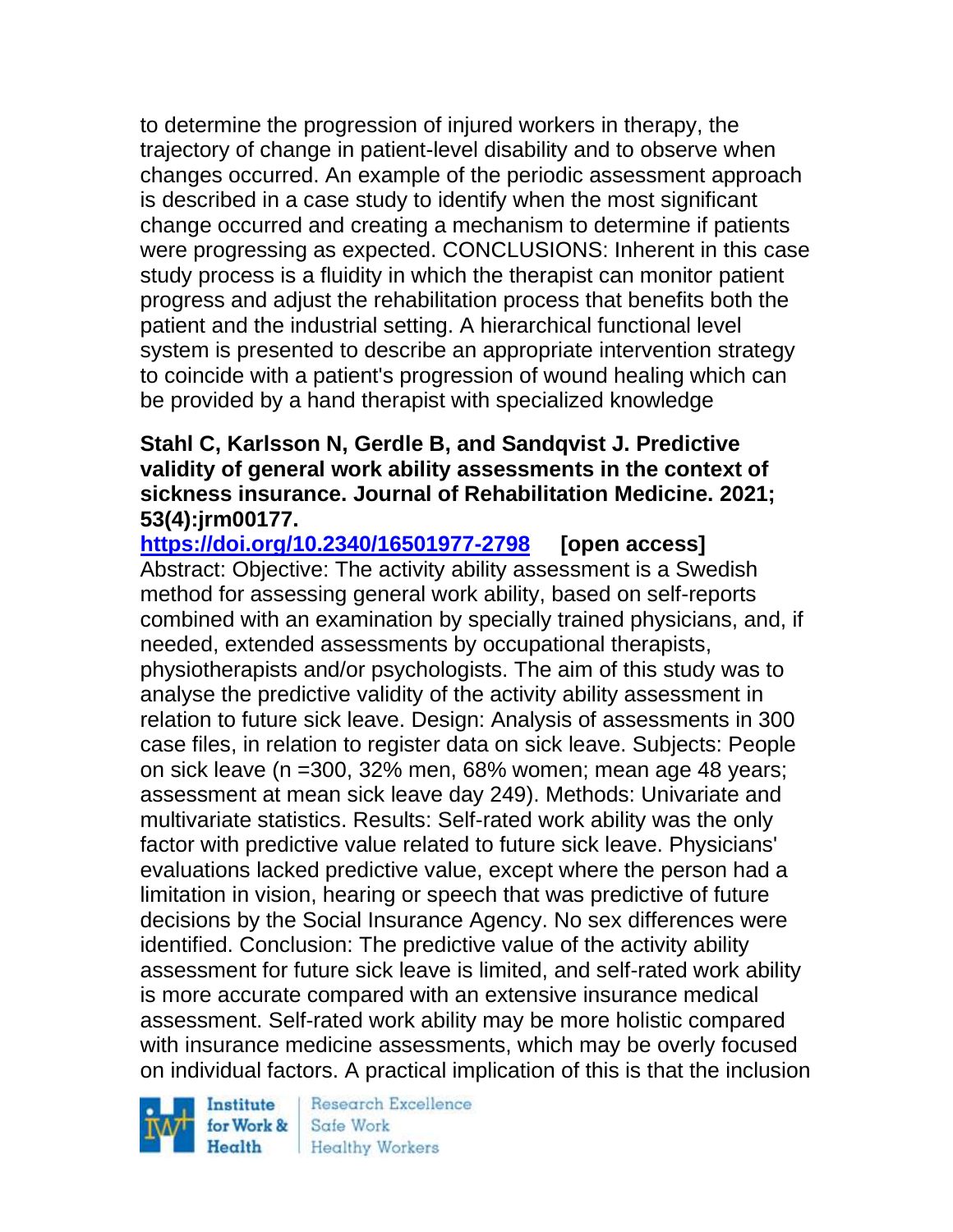of contextual factors in assessment procedures needs to be improved.

#### **Too LS, Leach L, and Butterworth P. Cumulative impact of high job demands, low job control and high job insecurity on midlife depression and anxiety: a prospective cohort study of Australian employees. Occupational and Environmental Medicine. 2021; 78:400-408.**

**<https://doi.org/10.1136/oemed-2020-106840>** 

Abstract: Objective: There is a lack of evidence concerning the prospective effect of cumulative exposure to psychosocial job stressors over time on mental ill-health. This study aimed to assess whether cumulative exposure to poor quality jobs places employees at risk of future common mental disorder. Methods: Data were from the Personality and Total Health Through Life project (n=1279, age 40-46 at baseline). Data reported on the cumulative exposure to multiple indicators of poor psychosocial job quality over time (ie, a combination of low control, high demands and high insecurity) and future common mental disorder (ie, depressive and/or anxiety symptom scores above a validated threshold) 12 years later. Data were analysed using logistic regression models and controlled for potential confounders across the lifespan. Results: Cumulative exposure to poor-quality work (particularly more secure work) on multiple occasions elevated the risk of subsequent common mental disorder, independent of social, health, verbal intelligence and personality trait confounders (OR=1.30, 95% CI 1.06 to 1.59). Conclusions: Our findings show that cumulative exposure to poor psychosocial job quality over time independently predicts future common mental disorder-supporting the need for workplace interventions to prevent repeated exposure of poor quality work.

**Wizner K, Gaspar FW, Biggio A, and Wiesner S. Occupational injuries in California's health care and social assistance industry, 2009 to 2018. Health Science Reports. 2021; 4(2):e306. <https://doi.org/10.1002/hsr2.306> [open access]** Abstract: Background and aim: The health care and social assistance industry has one of the highest rates of non-fatal occupational injuries and illnesses, both in California and nationally. In the coming years, the health care industry will face added pressure as both the

Institute Health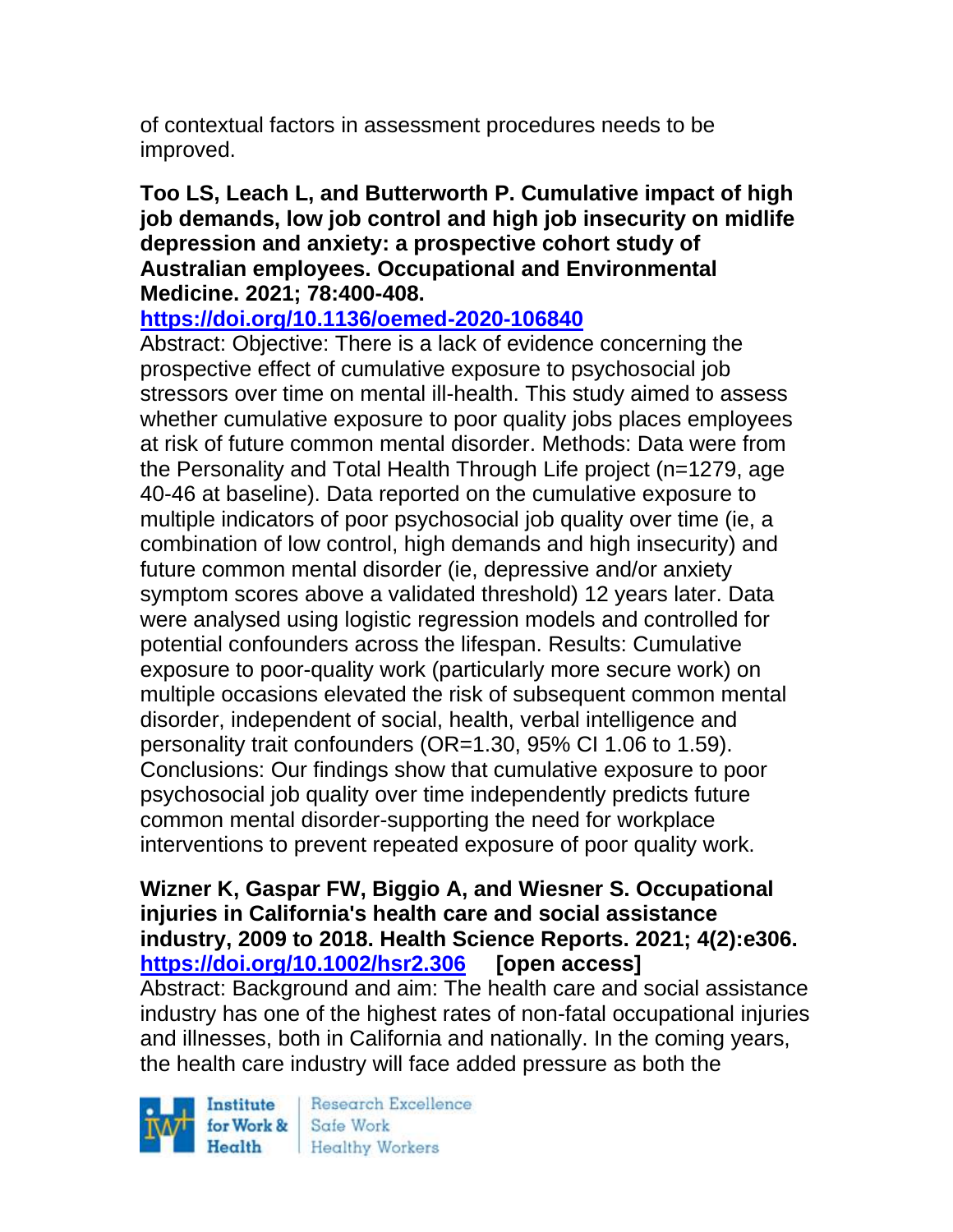population and workforce age. The aim of this study is to identify targeted populations that may benefit from interventions to prevent future injuries, keep the workforce healthy, and decrease injuryrelated costs. Methods: This retrospective study analyzed California workers' compensation claims from 2009 to 2018 in the health care and social assistance industry. Results: Across the four industry subgroups, the highest number of claims came from hospitals ( $n = 243$ ) 605; 38.9%), followed by ambulatory care (n = 187 010; 29.9%), nursing/residential care ( $n = 133$  206; 21.3%), and social assistance  $(n = 62211; 9.9%)$ . Nursing/residential care settings reported the highest proportion of both lifting injuries (15.8%) and low back injuries (16.9%) as compared to the other settings. Across all settings within California, nurses had the highest proportion of injuries (22.1%), followed by aides/assistants (20.4%), services staff (13.2%), administrative staff (11.0%), and technicians (10.3%). Thirty-five of California's counties had an increasing rate of population-adjusted claims during the study period. Conclusion: This study found that while hospitals have the highest number of injuries, ambulatory care employee injuries are increasing. Employees involved in non-patient care tasks, such as those working in facility service roles, would likely benefit from additional injury prevention interventions.

### **Zivkovic S, Milenovic M, Krstic II, and Veljkovic M. Correlation between psychosocial work factors and the degree of stress. Work. 2021; 69(1):235-245.**

# **<https://doi.org/10.3233/WOR-213473>**

Abstract: Background: Psychosocial risks and work-related stress are one of the most complex, most significant and most challenging problems that organizations around the world are facing. Stress negatively affects all participants in the organization and significantly contributes to negative health consequences and economic outcomes. Objective: With timely identification and adequate assessment of psychosocial risks, it is possible to create healthy workplaces and healthy organizations where employees are satisfied and motivated. The paper will present the results of the research of psychosocial risks on a large sample of respondents in the Republic of Serbia. Methods: A questionnaire was distributed to 1,212 participants of which 1,140 answered all the questions asked. Data from the questionnaire were analyzed using multiple regression